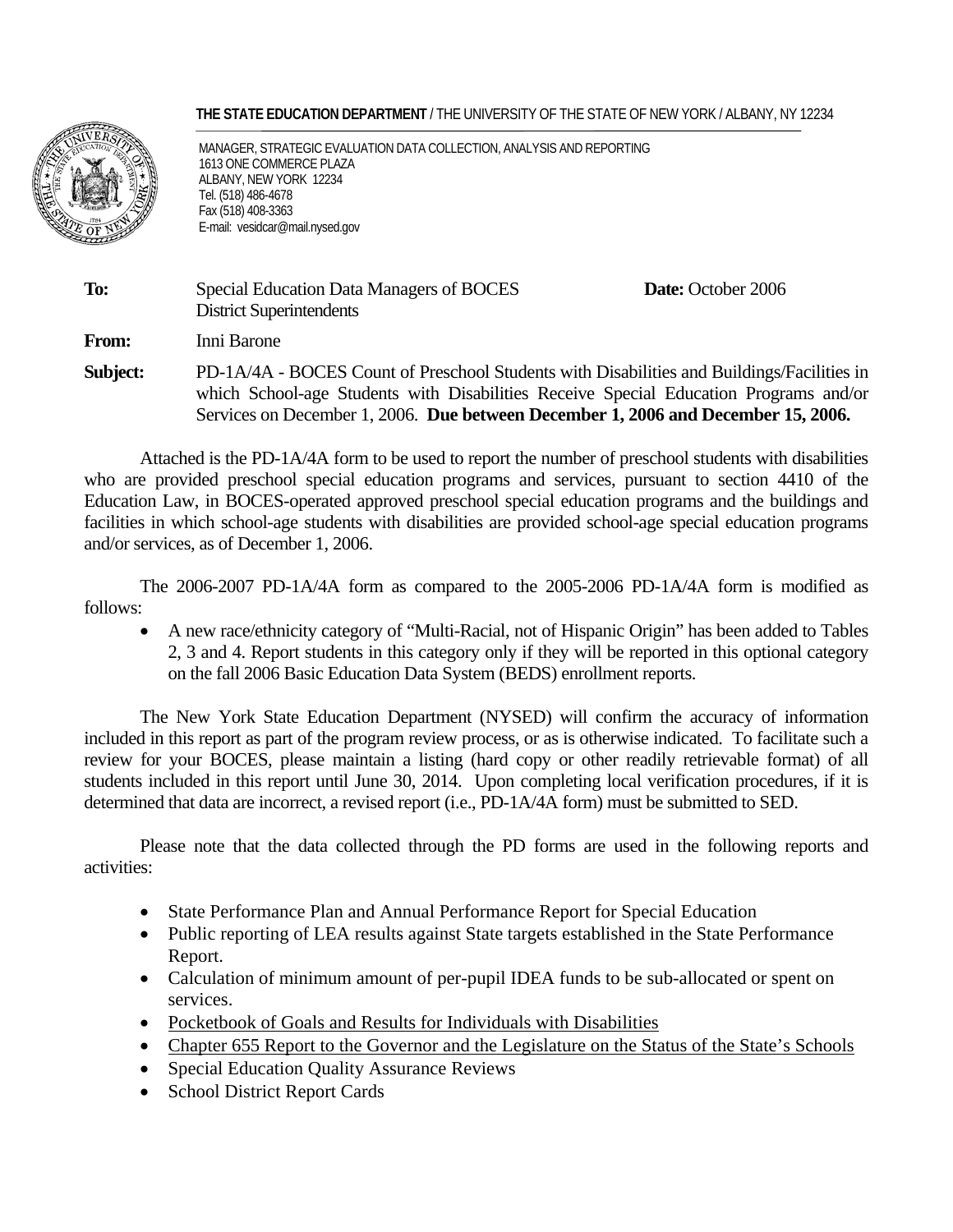- BOCES Report Cards
- Charter School Report Cards
- Calculations to identify instances of possible race/ethnicity disproportionality
- Other reports required by State or federal statutes
- Evaluation of programs and policies

If you have any questions or are in need of assistance in completing this report, please contact the Strategic Evaluation Data Collection, Analysis and Reporting (SEDCAR) Unit by using the contact information provided in the letterhead. Thank you.

Attachment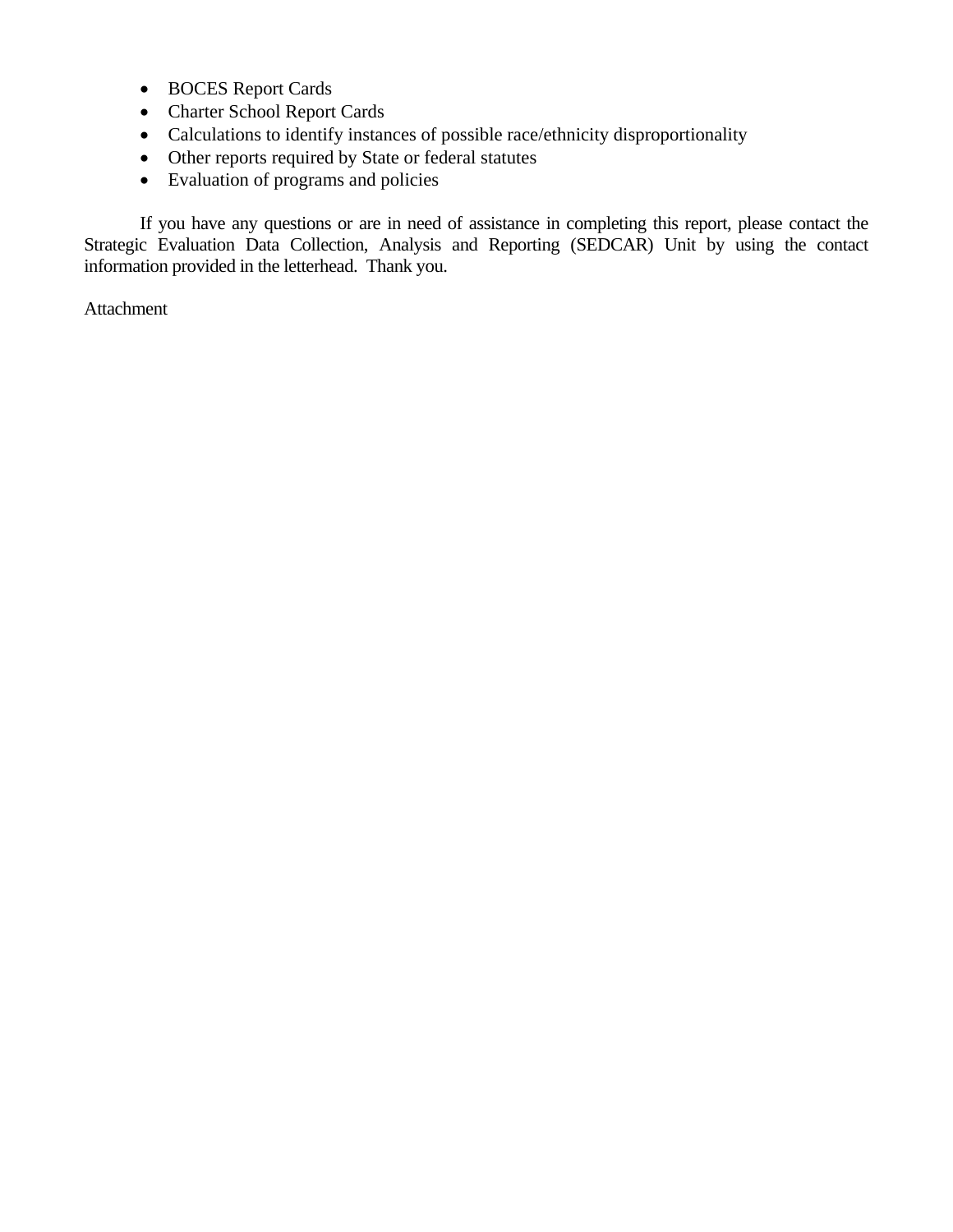## The University of the State of New York THE STATE EDUCATION DEPARTMENT Office of Vocational and Educational Services for Individuals with Disabilities (VESID) Strategic Evaluation Data Collection, Analysis and Reporting One Commerce Plaza - Room 1613 — Albany, NY 12234-0001

## *PD-1A/4A — BOCES Report:*

Count of Preschool Students with Disabilities and Buildings/Facilities in Which School-age Students with Disabilities Receive Special Education Programs or Services.

| <i>Instructions:</i> | Return one copy of this report by December 15, 2006 to the above address. |
|----------------------|---------------------------------------------------------------------------|
|                      | (This report may not be signed or submitted prior to December 1, 2006.)   |

- 2. Retain one copy (and supporting documentation) in your BOCES for reference and audit purposes. The required retention period ends June 30, 2014.
- 3. If you have questions about this report, please call (518) 486-4678 or e-mail your questions to vesidcar@mail.nysed.gov .

| <b>BOCES</b> Information                                               |  |  |  |  |  |  |  |  |  |              |  |     |
|------------------------------------------------------------------------|--|--|--|--|--|--|--|--|--|--------------|--|-----|
| (Enter 12-digit SED Code Below)                                        |  |  |  |  |  |  |  |  |  |              |  |     |
|                                                                        |  |  |  |  |  |  |  |  |  |              |  |     |
| <b>BOCES NAME</b>                                                      |  |  |  |  |  |  |  |  |  |              |  |     |
|                                                                        |  |  |  |  |  |  |  |  |  |              |  |     |
| ADDRESS (include building name, room number, or mail stop information) |  |  |  |  |  |  |  |  |  |              |  |     |
|                                                                        |  |  |  |  |  |  |  |  |  |              |  |     |
|                                                                        |  |  |  |  |  |  |  |  |  |              |  |     |
| City                                                                   |  |  |  |  |  |  |  |  |  | <b>State</b> |  | Zip |
|                                                                        |  |  |  |  |  |  |  |  |  |              |  |     |

| <b>Contact Person Information*</b> |            |  |  |  |  |  |  |
|------------------------------------|------------|--|--|--|--|--|--|
| <b>NAME</b>                        |            |  |  |  |  |  |  |
| <b>TITLE</b>                       |            |  |  |  |  |  |  |
| TELEPHONE (include Area Code)      | <b>FAX</b> |  |  |  |  |  |  |
| <b>E-MAIL ADDRESS</b>              |            |  |  |  |  |  |  |

\*All correspondence from SEDCAR will be directed to the contact person identified in the PD web based data entry system at http://pd.nysed.gov Please keep the contact person information current, including the e-mail address as most communication will occur via email.

# *Certification and Assurances*

I have reviewed the information reported on this form and certify that this is a complete and accurate count of students with disabilities served on December 1, 2006. I further certify that the students reported were served in accordance with current Individualized Education Programs and received services in accordance with State standards.

\_\_\_\_\_\_\_\_\_\_\_\_\_\_\_\_\_\_\_\_\_\_\_\_\_\_\_\_\_\_\_\_\_\_\_\_\_\_\_\_\_\_\_\_\_\_\_ Original Ink Signature

 $\overline{\phantom{a}}$ 

Date Signed <br>Date Signed **Superintendent must** *sign* and *date*<br>on on often December 1, 2006 **on or after December 1, 2006** 

\_\_\_\_\_\_\_\_\_\_\_\_\_\_\_\_\_\_\_\_\_\_\_\_\_\_\_\_\_\_\_\_\_\_\_\_\_\_\_\_\_\_\_\_\_\_\_ Name of District Superintendent (Please type or print)

Page 1 of 7 PD-1A/4A (10/06)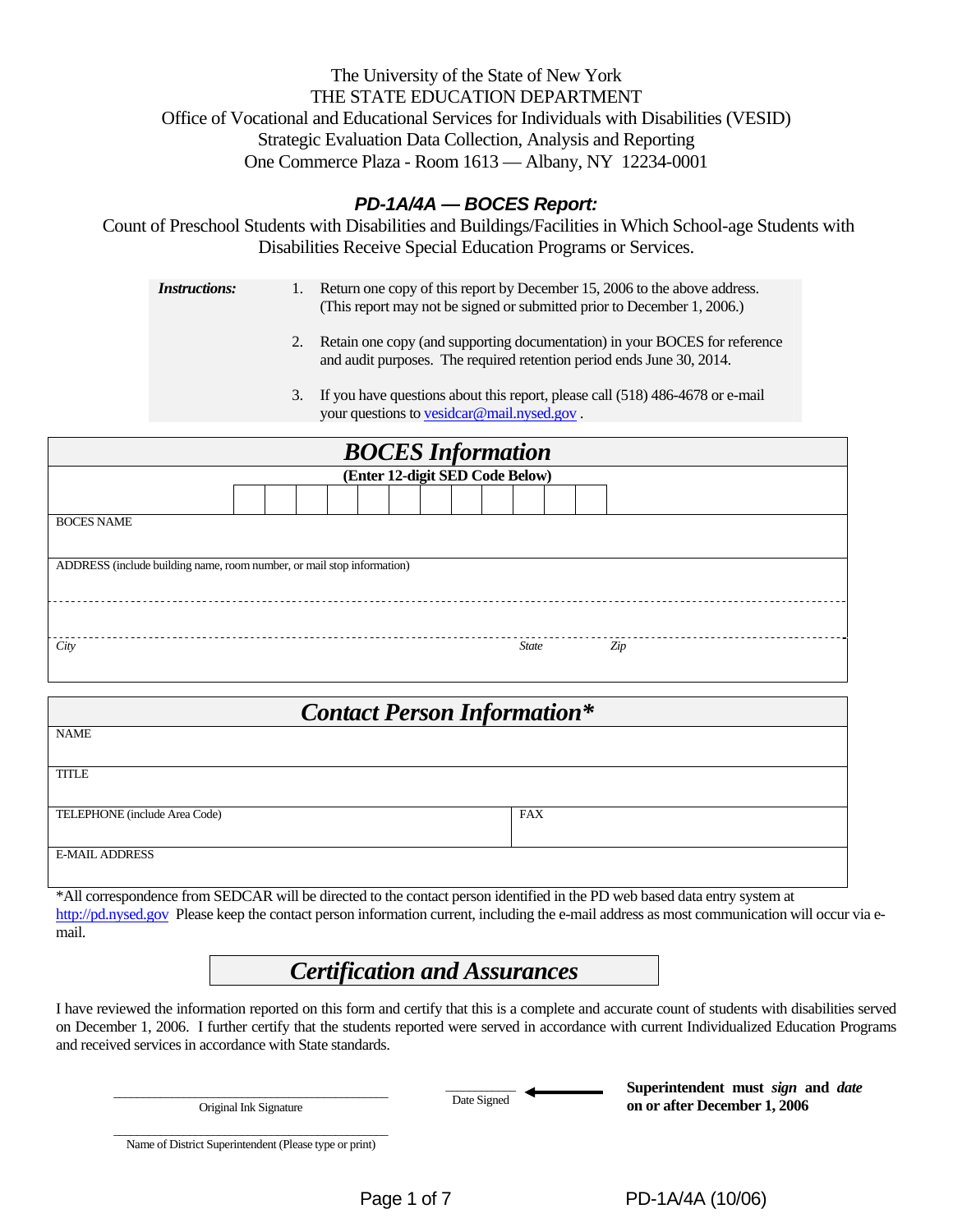#### **Instructions for Completing PD-1A/4A to be Completed by All BOCES**

#### **General Directions**

- Report the unduplicated count of all preschool and school-age students with disabilities provided special education programs and/or services by this BOCES on **December 1, 2006**. Wherever students are to be reported by age, please report age as of December 1, 2006.
- Preschool students with disabilities, who are provided special education programs and/or services pursuant to section 4410 of the Education Law, should be included in Table 1 of this report only.
- For purposes of this report, students provided transportation or evaluation services only are **not** to be included.
- Data should be reported in Tables 2 and 3 for **all** school-age students with disabilities, including those placed in this BOCES and/or provided special education programs and/or services less than full-time. All school-age students are to be reported in either Table 2 or Table 3, but not in both (count each student as one (1)). School-age students receiving special class services only or special class services as well as other educational services should be reported in Table 2 only. Students receiving other special education services only (e.g., related services, consultant teacher services or resource room services) should be reported in Table 3 only.
- School-age students provided services in more than one location should be reported in the type of building/facility they attend for the majority of the time in which they receive BOCES special education program and/or services.
- School-age students provided services in two locations, each for 50 percent of the school day, should be reported in the numerically lower line number. For example, a school-age student provided services by BOCES in a public school building, which is also attended by nondisabled students (Line 01) for 50 percent of the school day and in a building attended by students with disabilities only (Line 03) for 50 percent of the school day, should be reported in Line 01.
- Please use the definitions below to assist you in determining the most appropriate race/ethnicity category for reporting students in Tables 2, 3, and 4. Also, please report the race/ethnicity of students with disabilities consistently with how it is reported by their districts of residence on all Department data collection instruments including the Basic Education Data System (BEDS) enrollment report.

**American Indian/Alaska Native:** A person having origins in any of the original peoples of North and South America (including Central America) and who maintains tribal affiliation or community attachment.

**Asian or Pacific Islander:** A person having origins in any of the original peoples of the Far East, Southeast Asia, the Indian subcontinent, or the Pacific Islands, including, for example, Cambodia, China, India, Japan, Korea, Malaysia, Pakistan, the Philippine Islands, Thailand, and Vietnam. The Pacific Islands include Hawaii, Guam, and Samoa.

**Black or African American (not of Hispanic origin):** A person having origins in any of the Black racial groups of Africa.

**Hispanic or Latino:** A person of Cuban, Mexican, Puerto Rican, South or Central American, or other Spanish culture or origin, regardless of race.

**White (not of Hispanic origin):** A person having origins in any of the original peoples of Europe, the Middle East, or North Africa.

**Multi-Racial (not of Hispanic Origin):** This is not a required reporting category, however, if students are reported in this category on the fall 2006 BEDS enrollment report, they must also be reported in this category on this report. The definition of this category is, a person having origins in two or more of the categories of people classified as American Indian or Alaska Native, Black or African American (not of Hispanic Origin), Asian or Pacific Islander, or White (not of Hispanic Origin). Note: Any person of Hispanic of Latino origin, in whole or in part, should be reported as Hispanic or Latino.

**Directions for Table 1:** If this BOCES does not operate an approved preschool special education program, place a check in question #1, and skip question #2. If this BOCES operates an approved preschool special education program, in question 2, provide the number of preschool students with disabilities provided special education programs and/or services on December 1, 2006. Such services may include special class, Special Education Itinerant Teacher (SEIT) services, and/or related services, which are provided pursuant to section 4410 of the Education Law. Do not count preschool students who receive evaluation services only. Also, please note that for students receiving SEIT services and/or related services from more than one approved preschool special education program, only the program that provides SEIT services or is designated by the CPSE to coordinate all related services must count the students in this report.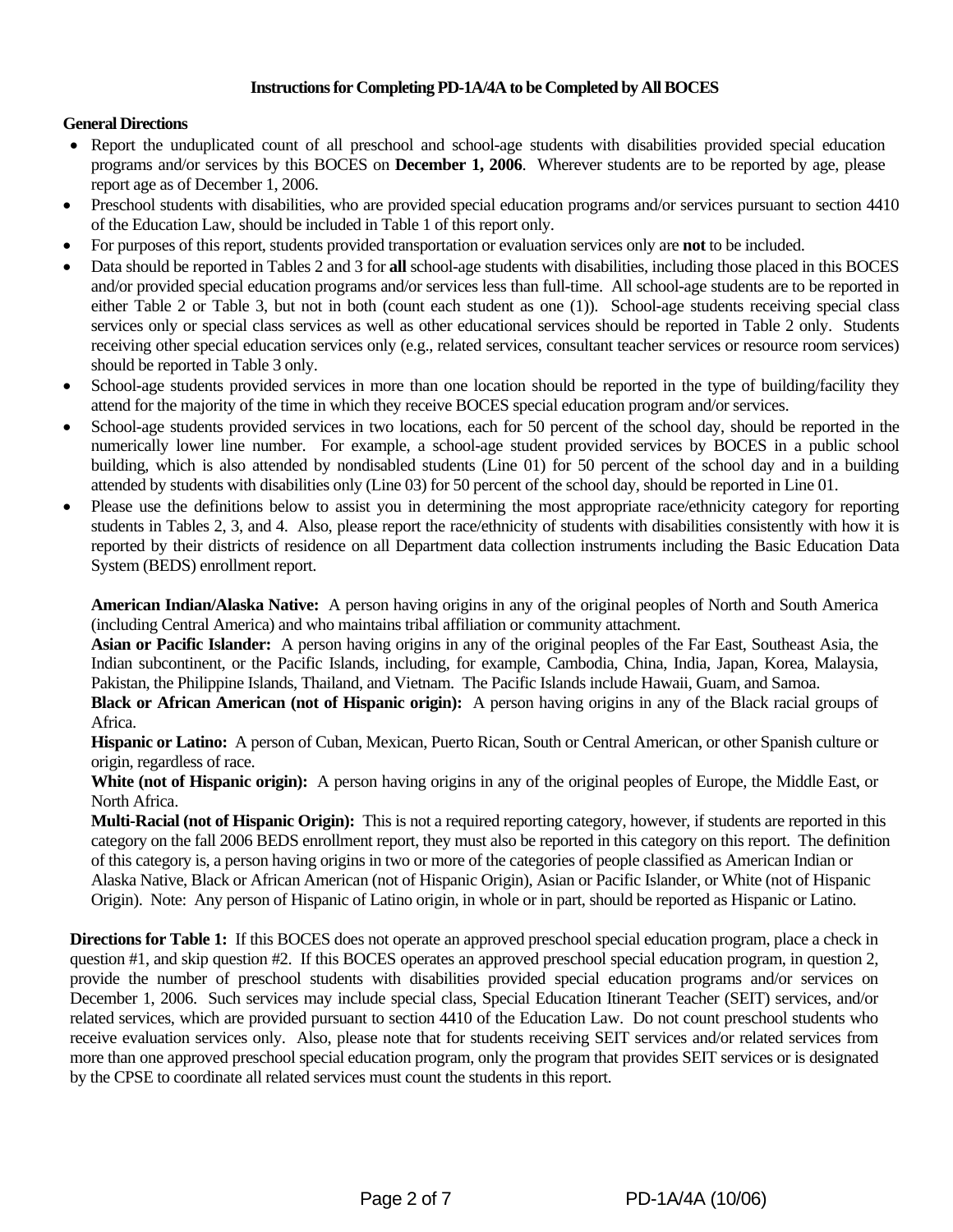**Directions for Table 2 (School-age Students Provided Special Class Programs by BOCES by Race/Ethnicity):** In Columns A-E, provide a count of school-age students with disabilities, by race/ethnicity, provided any configuration of special class services (see NYCRR 200.6(g)(4)(i)(ii) and (iii)). Examples of special class configurations include: 15 students to 1 teacher (15:1), 12 students to 1 teacher plus one supplementary school personnel (12:1+1); 8 students to 1 teacher plus one supplementary school personnel (8:1+1), 6 students to 1 teacher plus one supplementary school personnel (6:1+1) and 12 students to 1 teacher plus a ratio of 1 supplementary school personnel for every three students (12:1+3:1). In Column F, provide the total number of such students. Students provided other special education programs or services in addition to special class programs should also be included in this table. Also, students should be included in this table regardless of the amount of time they receive special class programs.

**Directions for Table 3 (School-age Students Provided Educational Services Other Than Special Class Programs by BOCES):** In Columns A-F, provide a count of students with disabilities, by race/ethnicity, who are not provided special class services but are provided other special education services by BOCES (e.g., special education related services, resource room programs, and consultant teacher services). Include all school-age students with disabilities to whom the BOCES provides special education services other than special class programs, regardless of where such services are provided and regardless of the amount of such services. Students receiving both special class services as well as other special education services should be reported in Table 2 only. In Column G, provide the total number of such students.

**Directions for Table 4:** Report the race/ethnicity of school-age students with disabilities who are ages 14-21 as of December 1, 2006. In Line 1, report race/ethnicity of students receiving special class programs and in Line 2, report the race/ethnicity of students receiving special education services other than special class programs.

#### **Additional Information for Line 2 of Tables 2 and 3:**

Include in these lines students who receive their related academic instruction in a community setting such as a class operated by BOCES at a place of employment and are involved in supported employment/job coaching experiences in the community for the remainder of the day. In order to be included in Line 2, such students must be provided opportunities to interact with nondisabled individuals other than nondisabled individuals who provide services to them. (Students receiving special class programs as well as supported employment/job coaching should be reported in Table 2 only. Students receiving employment/job coaching only should be reported in Table 3 only.)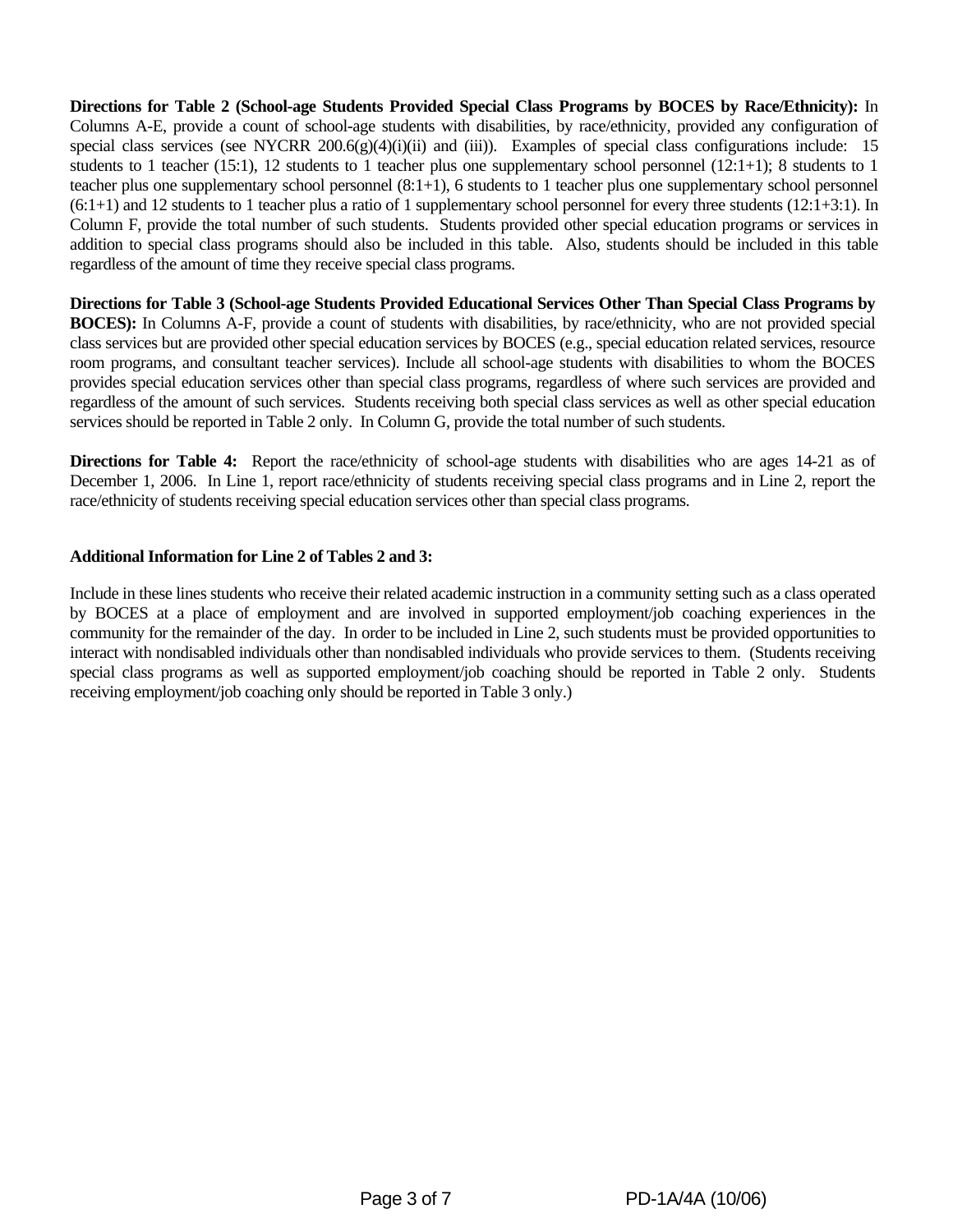# *Table 1: Count of Preschool Students with Disabilities Provided Special Education Programs and/or Services*

Check here if this BOCES does not operate an approved preschool special education program on December 1, 2006. If this box is checked, skip Table 1 and proceed to Table 2.

If this BOCES operates an approved preschool special education program pursuant to section 4410 of the Education Law, in Line 1 report the number of preschool children provided full-time or part-time special class programs and/or special education itinerant teacher (SEIT) services on December 1, 2006. In Line 2, report the number of preschool children provided related services only on December 1, 2006. If children are provided related services as well as special class services and/or SEIT services, they should be included in Line 1 only. Report children by age as of December 1, 2006.

Do not include preschool children receiving evaluation services only in this table.

Please note that for students receiving SEIT services and/or related services from more than one approved preschool special education program, only the program that provides SEIT services or is designated by the CPSE to coordinate all related services must count the students in this report.

|      | Count of Preschool Students with Disabilities Provided Special Education Programs and/or Services                                                                                                                                                                                                                                                |             |           |  |  |  |  |  |  |  |  |
|------|--------------------------------------------------------------------------------------------------------------------------------------------------------------------------------------------------------------------------------------------------------------------------------------------------------------------------------------------------|-------------|-----------|--|--|--|--|--|--|--|--|
| Line | Type of Special Education Service                                                                                                                                                                                                                                                                                                                | Ages $3-4*$ | Age $2**$ |  |  |  |  |  |  |  |  |
| No.  |                                                                                                                                                                                                                                                                                                                                                  |             |           |  |  |  |  |  |  |  |  |
|      | Count on December 1, 2006 of preschool children provided full-time or<br>part-time special class services or special education itinerant teacher<br>(SEIT) services pursuant to section 4410 of the Education Law. If<br>children receive special class or SEIT services as well as related services,<br>count them in this line, not in Line 2. |             |           |  |  |  |  |  |  |  |  |
| 2    | Count on December 1, 2006 of preschool children provided only related<br>services pursuant to section 4410 of the Education Law.                                                                                                                                                                                                                 |             |           |  |  |  |  |  |  |  |  |
| 3    | Total                                                                                                                                                                                                                                                                                                                                            |             |           |  |  |  |  |  |  |  |  |

\* Children who are 5 years of age on December 1 are "school-age" children and must be reported in Table 2 or Table 3 of this report, not in Table 1.

\*\* Students who are 2 years old on December 1, 2006 (who will turn 3 years old of age by December 31, 2006) and are receiving preschool special education programs and/or services, pursuant to section 4410 of the Education Law, should be included in the column for students age 2.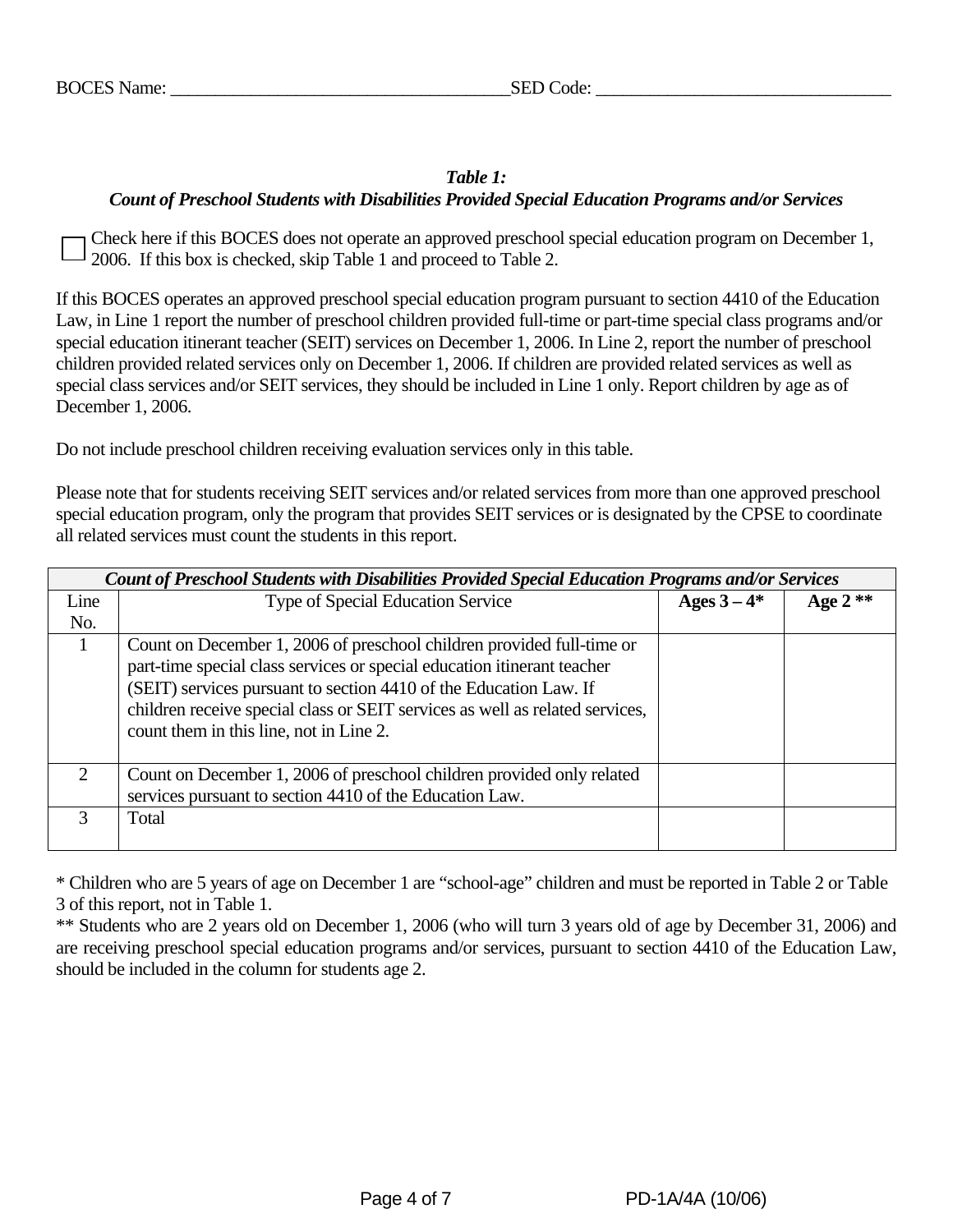## **Table 2 Buildings and Facilities in Which School-age Students with Disabilities Receive Special Class Programs Provided by a BOCES December 1, 2006**

| Line | Category                                                                                                                                                                                                                                                                        |                                  | Students Provided Special Class Programs by BOCES by Race/Ethnicity<br>See directions on page 2 for definition and examples of special class programs.<br>Programs by BOCES |                                      |          |                                   |                                             |   |  |  |  |
|------|---------------------------------------------------------------------------------------------------------------------------------------------------------------------------------------------------------------------------------------------------------------------------------|----------------------------------|-----------------------------------------------------------------------------------------------------------------------------------------------------------------------------|--------------------------------------|----------|-----------------------------------|---------------------------------------------|---|--|--|--|
|      |                                                                                                                                                                                                                                                                                 | A                                | B                                                                                                                                                                           | $\mathsf{C}$                         | D        | $\mathbf E$                       | $\mathbf F$                                 | G |  |  |  |
|      |                                                                                                                                                                                                                                                                                 | American Indian<br>Alaska Native | Asian/Pacific<br>Islander                                                                                                                                                   | Black (Not of<br>Hispanic<br>Origin) | Hispanic | White (Not of<br>Hispanic Origin) | Multi-Racial (Not<br>of Hispanic<br>Origin) |   |  |  |  |
| 1    | Number of students with disabilities provided special<br>class programs by BOCES in a public school district<br>building/facility that is also attended by nondisabled<br>students.                                                                                             |                                  |                                                                                                                                                                             |                                      |          |                                   |                                             |   |  |  |  |
| 2    | Number of students with disabilities provided special<br>class programs in other than a public school district<br>building/facility that is also attended by nondisabled<br>These buildings could be BOCES<br>students.<br>owned/leased, rented or used under other agreements. |                                  |                                                                                                                                                                             |                                      |          |                                   |                                             |   |  |  |  |
| 3    | Number of students with disabilities provided special<br>class programs in buildings/facilities attended by<br>students with disabilities only. These buildings could<br>be BOCES owned/leased, rented or used under other<br>agreements.                                       |                                  |                                                                                                                                                                             |                                      |          |                                   |                                             |   |  |  |  |
| 4    | Number of students with disabilities provided special<br>class programs by BOCES, in the student's home or in<br>a hospital.                                                                                                                                                    |                                  |                                                                                                                                                                             |                                      |          |                                   |                                             |   |  |  |  |
| 5    | Total of Lines 1-4.                                                                                                                                                                                                                                                             |                                  |                                                                                                                                                                             |                                      |          |                                   |                                             |   |  |  |  |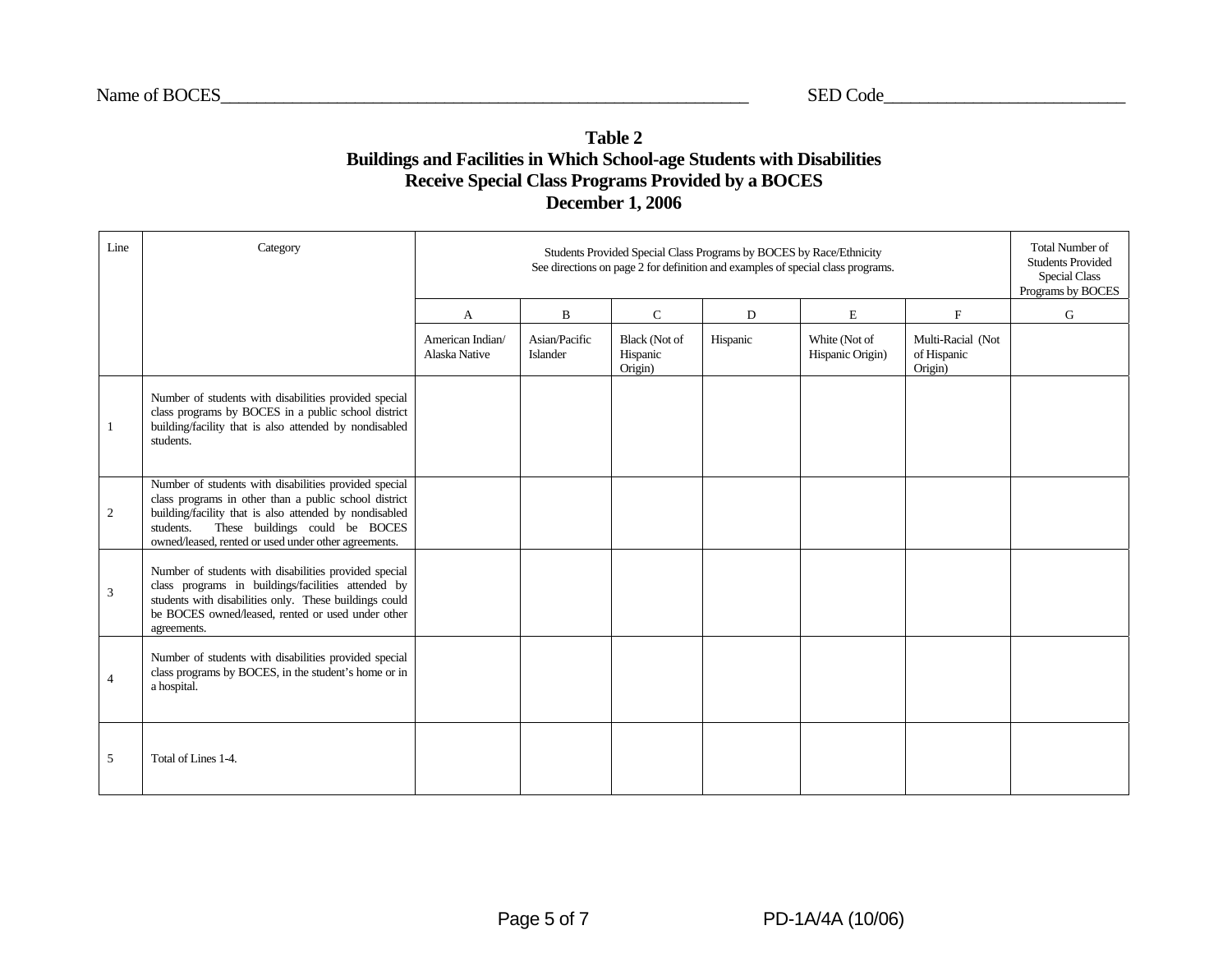## **Table 3 Buildings and Facilities in Which School-age Students with Disabilities Receive Special Education Services Other than Special Class Programs Provided by a BOCES December 1, 2006**

| Line           | Category                                                                                                                                                                                                                                                                                                                | Students Provided Special Educational Services Other Than Special Class Programs by BOCES by Race/Ethnicity<br>(e.g., special education related services, resource room programs, consultant teacher services) | <b>Total Number of Students</b><br><b>Provided Special</b><br><b>Education Services Other</b><br>Than Special Class<br>Programs by BOCES |                                             |          |                                   |                                             |   |
|----------------|-------------------------------------------------------------------------------------------------------------------------------------------------------------------------------------------------------------------------------------------------------------------------------------------------------------------------|----------------------------------------------------------------------------------------------------------------------------------------------------------------------------------------------------------------|------------------------------------------------------------------------------------------------------------------------------------------|---------------------------------------------|----------|-----------------------------------|---------------------------------------------|---|
|                |                                                                                                                                                                                                                                                                                                                         | A                                                                                                                                                                                                              | B                                                                                                                                        | $\mathbf C$                                 | D        | E                                 | $\mathbf F$                                 | G |
|                |                                                                                                                                                                                                                                                                                                                         | American Indian/<br>Alaska Native                                                                                                                                                                              | Asian/Pacific<br>Islander                                                                                                                | <b>Black (Not of</b><br>Hispanic<br>Origin) | Hispanic | White (Not of<br>Hispanic Origin) | Multi-Racial (Not<br>of Hispanic<br>Origin) |   |
| $\mathbf{1}$   | Number of students with disabilities provided special<br>educational services other than special class programs by<br>BOCES in a public school district building/facility that is<br>also attended by nondisabled students.                                                                                             |                                                                                                                                                                                                                |                                                                                                                                          |                                             |          |                                   |                                             |   |
| 2              | Number of students with disabilities provided special<br>educational services other than special class programs in<br>other than a public school district building/facility that is also<br>attended by nondisabled students. These buildings could be<br>BOCES owned/leased, rented or used under other<br>agreements. |                                                                                                                                                                                                                |                                                                                                                                          |                                             |          |                                   |                                             |   |
| $\overline{3}$ | Number of students with disabilities provided special<br>educational services other than special class programs in<br>buildings/facilities attended by students with disabilities<br>only. These buildings could be BOCES owned/leased,<br>rented or used under other agreements.                                       |                                                                                                                                                                                                                |                                                                                                                                          |                                             |          |                                   |                                             |   |
| $\overline{4}$ | Number of students with disabilities provided special<br>educational services other than special class programs by<br>BOCES, in the student's home or in a hospital.                                                                                                                                                    |                                                                                                                                                                                                                |                                                                                                                                          |                                             |          |                                   |                                             |   |
| 5              | Total of Lines 1-4.                                                                                                                                                                                                                                                                                                     |                                                                                                                                                                                                                |                                                                                                                                          |                                             |          |                                   |                                             |   |